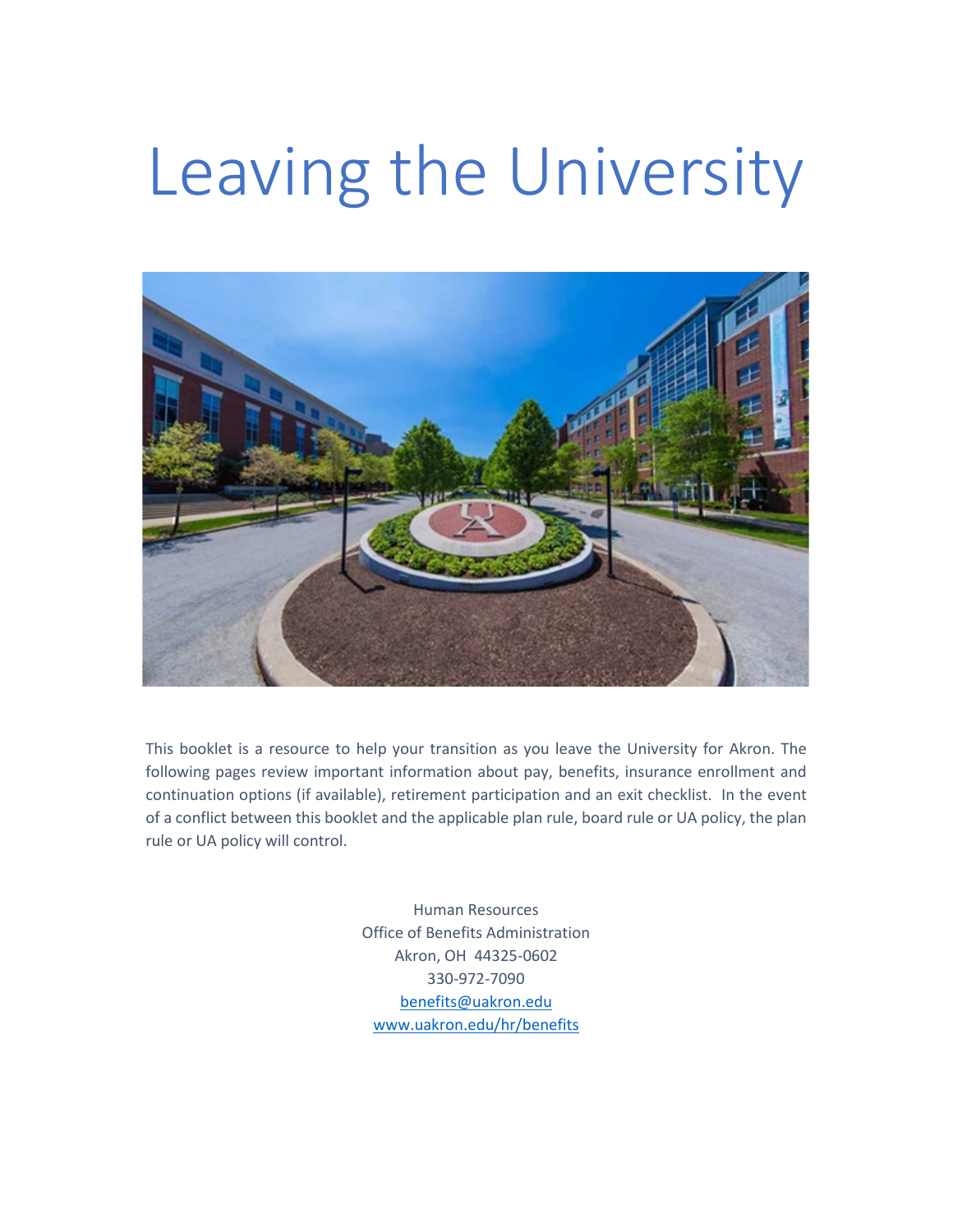When an employee voluntarily or involuntarily separates from the University, this triggers a sequence of events, including the end of participation in various benefit plans. This booklet is designed to help you navigate your separation from employment with the University.

## Separation

If you are planning to voluntarily resign, you are asked to give as much advance notice as possible to your direct supervisor. A minimum two-week written notice is requested for hourly employees and at least a four week written notice for managers.

You are responsible for completing the *[clearance process](https://www.uakron.edu/hr/hiring-separation-and-personnel-actions/separation/index.dot)*. The process includes:

- Contacting your immediate supervisor/department chair to make arrangements to return all University property issued by the department.
- Return any electronic equipment, including laptops issued by Information Technology, to the Computer Center located at 185 Carroll Street. Office hours are Monday – Friday, 8:00 am - 4:30 pm.
- Return your key(s) to Locking Systems located at 146 Hill Street, Rm 58. Office hours: Monday Friday, 7:00 am - 3:30 pm.
- Notify your supervisor of any change in preferred method for disbursement of final paycheck or address change for mailing W-2 forms. Future notification of change of address can be forwarded to Human Resources or Payroll.
- You can complete an anonymous [Exit Survey](https://forms.office.com/Pages/ResponsePage.aspx?id=7V1X6PnXzk6kqgsymRru3b0fz3VyLedLtYnEYPLg1YhUMUdOSVZaUEpTMUVUM0xMM1FDNURGSUEyMy4u) to help the University in efforts to enhance the campus experience going forward.

## Retirement

If you wish to retire from The University of Akron, you must retire under one of the State of Ohio public retirement systems (STRS, SERS, or OPERS) or the Ohio Alternative Retirement Plan (ARP). You must complete and file a formal application with the appropriate system.

In order to be considered a retiree, you must leave The University of Akron employment and immediately begin receiving retirement benefits. It is advisable to schedule an individual counseling session at least three years before you plan to retire and again six to twelve months from retirement. This session can take place in Columbus, at a field location near your home or school, or by phone through and individual teleconference for **STRS, SERS, or OPERS**.

Under the **Alternative Retirement Plan**, in order to be eligible to be considered retired from The University of Akron, the employee must take a distribution of funds at the time of leaving the University. In order to be eligible to take a distribution of funds without penalty consistent with IRS rules, the employee must have reached the age of 59½. For employees leaving University employment prior to age 59 ½, withdrawals from your ARP account may be subject to a federal excise tax.

#### *Steps to Retirement*

- *---------------------------------------------------------------------------------------------------------------------------------------------------* 1. Decide on your retirement date (1st day of the month).
- 2. Complete and file application with the state retirement system or ARP provider no fewer than 90 days before your anticipated retirement date. Be sure to include all necessary documents.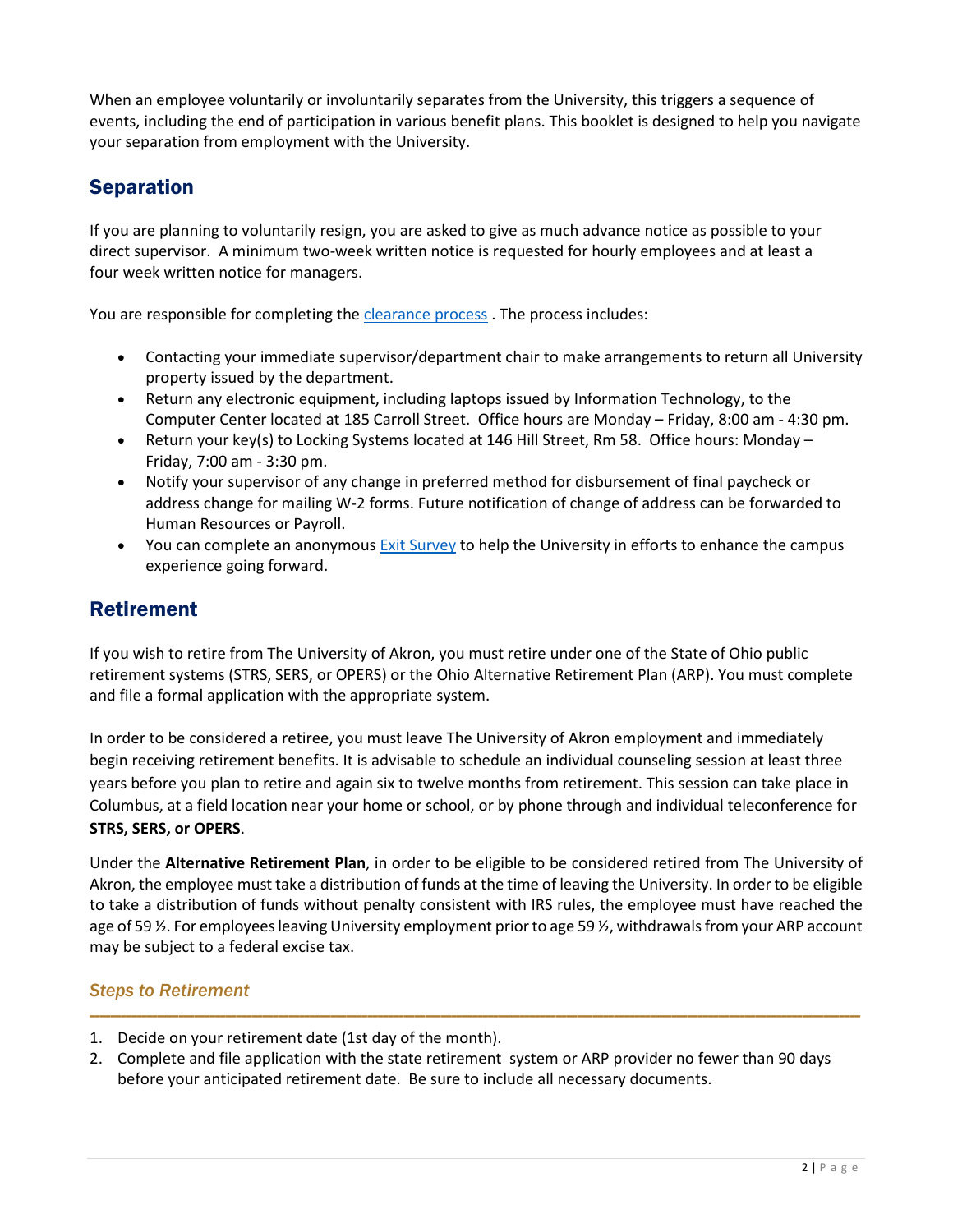- Your plan and vesting schedule can be verified by contact the applicable retirement system:
	- **OPERS:** (800) 222-7377 or [www.opers.org](http://www.opers.org/)
	- **STRS:** (888) 227-7877 or [www.strsoh.org](http://www.strsoh.org/)
	- **SERS:** (800) 878-5853 or [www.ohsers.org](http://www.ohsers.org/)
- **ARP**: Provider information can be foun[d here.](https://www.uakron.edu/hr/benefits/retirement/) Employee contributions are immediately vested. Employer contributions are vested at 50% for service time of 2-5 years. Employer contributions are vested at 100% for service time of 5+ years.
- 3. Notify your department in writing of your specific retirement date which should always be the last day of the month. You are **officially retired** on the first day of the following month. For example, your retirement date with the University should be March  $31<sup>st</sup>$  if your retirement date with the state is April  $1<sup>st</sup>$ .
- 4. You will receive an **Acknowledgement of Retirement** document from the retirement system. This is your proof that you are retiring. Once you receive this form, please follow the instructions below that pertain to you:
	- Full-time employees must schedule an exit interview with Benefits Administration by email at [benefits@uakron.edu.](mailto:benefits@uakron.edu) Please bring your Acknowledgement of Retirement document with you to this meeting.
	- Part-time employees do not need to schedule an exit interview. The Payroll department will receive the retirement documentation directly from the retirement system and process any final payments due to you. If you receive an Acknowledge of Retirement document, please forward that document to Benefits Administration at Zip +0602.
- 5. Participation in the state retirement system or ARP will end on your separation date. Contributions made by the University to your account and your contributions will cease with your final regular paycheck.

#### *Supplemental Retirement 403(b) & 457(b)*

Your contributions to your account(s) will cease with your final regular paycheck. Employee contributions are immediately vested for 403(b) and 457(b) accounts. Please contact your supplemental retirement vendor to discuss your options. A list of current vendors and their contact information can be found in the [here](https://www.uakron.edu/hr/benefits/retirement/) .

*---------------------------------------------------------------------------------------------------------------------------------------------------*

### Important Information About Pay and Benefits

Your final check will be paid per the regular payroll schedule. The method of payment, unless otherwise indicated on the clearance form, will be the same as what payroll currently has on file. Payroll schedules and the form to change your direct deposit information can be found online at [payroll.](http://www.uakron.edu/payroll) Payroll staff can be reached phone at (330) 972-7205 or via email at [payroll@uakron.edu.](mailto:payroll@uakron.edu)

#### *Tax Withholding (W-2)*

Your W-2 will be mailed to the address listed in [MyAkron.](https://my.uakron.edu/portprod/signon.html) If you have any questions, please contact the Payroll Department at (330) 972-7205 or [payroll@uakron.edu.](mailto:payroll@uakron.edu) It is your responsibility to notify the University of any changes to your mailing address.

*---------------------------------------------------------------------------------------------------------------------------------------------------*

#### *Forwarding Address*

*---------------------------------------------------------------------------------------------------------------------------------------------------* If you plan to relocate, you should notify the University of your new mailing address by changing your home address in [MyAkron](https://id.uakron.edu/idp/profile/SAML2/Redirect/SSO;jsessionid=DC3000C4A71F36D94248779599AA7269?execution=e1s1) prior to leaving the University. This will ensure timely delivery of your W-2 form.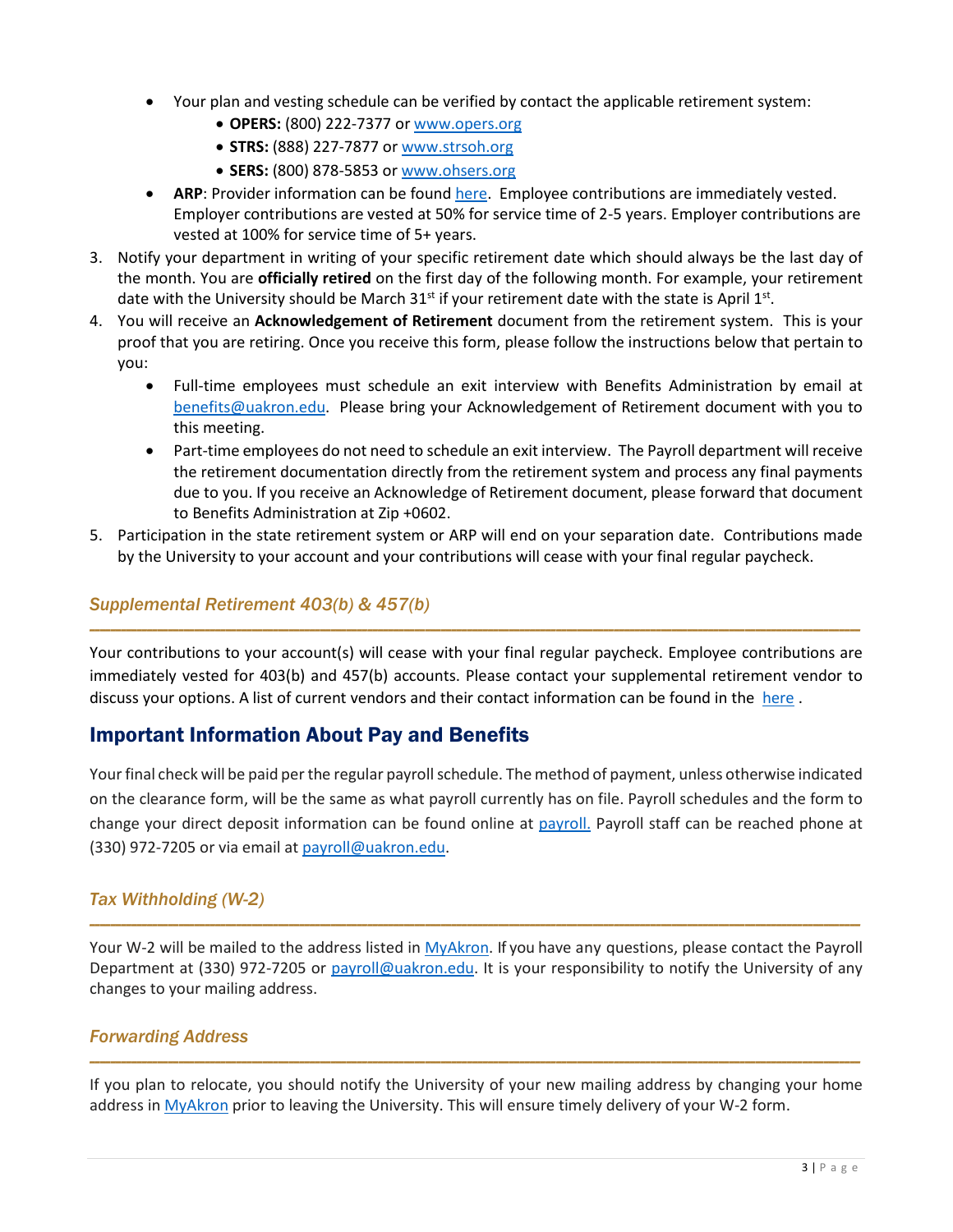#### *Vacation Leave and Compensatory Time Payout*

**Non-exempt (hourly) staff:** Upon separation from employment with the University, non-exempt (hourly) staff shall be paid for all earned but unused vacation hours up to the maximum of that earned in three years of service. A non-exempt (hourly) employee will receive payment on all accumulated compensatory time at the hourly rate in effect at the time of separation. [\(University Rule 3359-26-03](https://www.uakron.edu/ogc/universityrules/pdf/26-03.pdf) an[d University Rule 3359-26-04\)](https://www.uakron.edu/dotAsset/1347136.pdf)

*---------------------------------------------------------------------------------------------------------------------------------------------------*

**Ten, Eleven and Twelve-month Faculty, Contract Professionals and Unclassified Exempt (salaried) Staff:**  Faculty, contract professionals and unclassified exempt staff shall be paid for all earned but unused vacation hours upon separation, subject to a maximum of one hundred seventy-six hours for twelve-month employees, one hundred sixty-one hours for eleven-month employees, and one hundred forty-six hours for ten-month employees. This payment shall be made in a lump sum based on the rate of compensation at the time of separation. Payment will be made on the scheduled pay after your final check. [\(University Rule 3359-11-03\)](https://www.uakron.edu/ogc/UniversityRules/pdf/11-03.pdf)

Your assigned [Benefit Administrator](https://www.uakron.edu/hr/benefits/benefits-personnel.dot) can assist you with determining an estimated payout amount if applicable.

#### *Sick Leave Payout*

**Retirement:** After ten years of state service and upon retirement, an employee may receive a sick time payment equivalent to one-fourth of the value of accrued but unused sick leave up to a maximum of 240 hours. Payment is based upon the employee's rate of compensation at the time of retirement. Such payment eliminates all sick leave credit of the employee.

*---------------------------------------------------------------------------------------------------------------------------------------------------*

A retirement payout for sick leave shall be made only once to any employee. An employee who returns to state service after retirement and already received a sick time payment for sick leave credit may accrue and use sick leave in their new position but may not receive an additional sick time payment for the unused sick leave at the time of a second retirement/separation.

**Separation:** Under [University Rule 3359-26-02](https://www.uakron.edu/ogc/UniversityRules/pdf/26-02.pdf) for staff, employees who are separating service from the University may request transfer of prior service and/or sick leave to other state agencies. The employee must submit a written request to Human Resources. In order to insure correct and expedient processing, the requestor should provide service dates with the University and position held.

Your assigne[d Benefit Administrator](https://www.uakron.edu/hr/benefits/benefits-personnel.dot) can assist you with determining eligibility and an estimated payout amount if applicable.

*---------------------------------------------------------------------------------------------------------------------------------------------------*

#### *Deferring Sick and/or Vacation Payout*

If you are eligible to receive a sick and/or vacation payout, you can defer any portion of your payout into a 403(b) and/or 457(b) up to the IRS annual limit. The Payroll Department can be reached by phone at (330) 972-7205 or by email at [payroll@uakron.edu](mailto:payroll@uakron.edu) for questions regarding maximum limits.

To elect a deferral, an employee must complete a [salary reduction agreement](https://www.uakron.edu/hr/forms-directory/forms/403bSalaryReductionAgreement2019.docx?language_id=1) and return it to payroll. For a 403(b) deferral, the agreement must be sent on or before the deadlines on the applicable [bi-weekly or month](http://www.uakron.edu/payroll)  [payroll schedule](http://www.uakron.edu/payroll) that [correspond with your final p](https://www.wright.edu/sites/default/files/page/attachements/biweekly_1.pdf)ay date.

A 457(b) [salary reduction agreement](https://www.uakron.edu/hr/forms-directory/forms/457bSalaryReductionAgreement2019.docx?language_id=1) deferral must be sent first of the month prior to the applicable bi-weekly [or month payroll schedule](http://www.uakron.edu/payroll) tha[t correspond with your final p](https://www.wright.edu/sites/default/files/page/attachements/biweekly_1.pdf)ay date.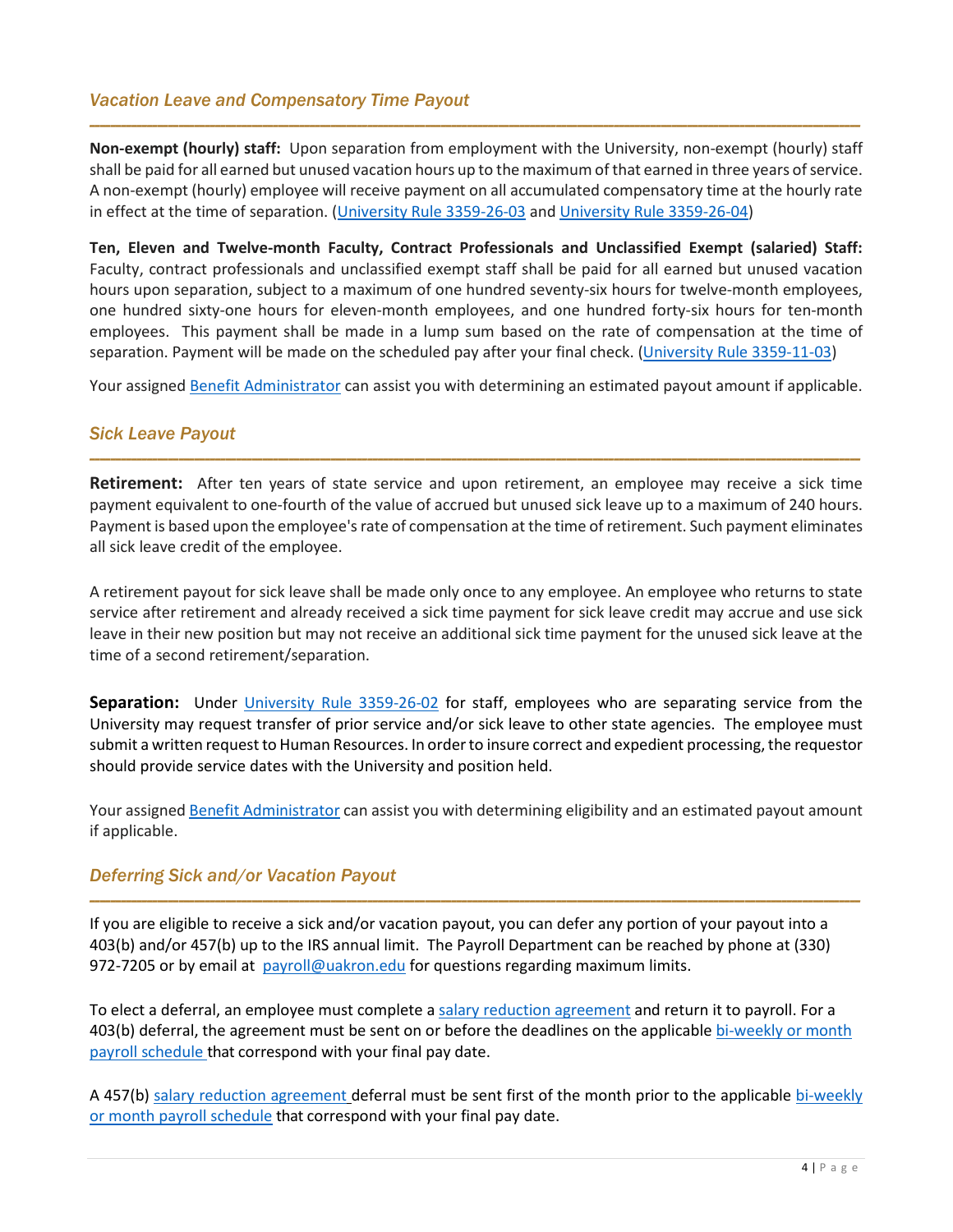#### *Tuition Remission*

An employee, spouse or dependent who is eligible for tuition remission on the first day of classes of an academic term remains eligible for that academic term even if the employee separates from service with the University during the period of the term.

*---------------------------------------------------------------------------------------------------------------------------------------------------*

Full-time employees who retire from the University and their eligible dependents will continue to receive tuition remission. The retiree can take up to two (2) credit courses or six (6) credit hours, whichever is greater each fall and spring sessions. Benefits includes tuition and general fees for the retiree. For dependents of the retiree, there is no limit to the number of classes/credits, but remission covers only tuition.

Detailed information can be found under [University Rule 3359-20.04.3](https://www.google.com/url?client=internal-element-cse&cx=007800461390686182351:mbljke_jg00&q=https://www.uakron.edu/ogc/UniversityRules/pdf/20-04.3.pdf&sa=U&ved=2ahUKEwjy27HFu_zoAhWKHc0KHXTrAvUQFjAAegQIABAB&usg=AOvVaw10qPME3ScVDQBw5OtNmXWL) for faculty and administrative officers and [University Rule 3359-26-02](http://www.uakron.edu/ogc/UniversityRules/pdf/26-02.pdf) for staff members. Retirees are eligible for the same level of benefit that they received as an active employee.

#### *Employee Assistance Program (EAP)*

Employee Assistance Program services through IMPACT Solutions are available at no cost for 90 days following separation of employment. These services include 24/7 live toll-free telephone access to licensed and experienced counselors, a customized local/national provider network offering face-to-face counseling as well as a comprehensive website offering a vast assortment of resources.

*---------------------------------------------------------------------------------------------------------------------------------------------------*

Contact IMPACT Solutions by phone at (800) 227-6007 or visit the *Impact Solutions* website. To log into the website, enter your username as "uakron" in all lowercase letters and click "Submit".

#### **Insurance**

#### *Medical, Dental, and Vision*

Your medical, dental, and vision coverage (if enrolled) will end at midnight on the last day of employment when you separate from the University. For example, if your last day is January 16, your coverage will end on January 16 at midnight. You and your eligible dependents may be eligible to continue certain benefits through the Consolidated Omnibus Budget Reconciliation Act [\(COBRA\)](https://www.uakron.edu/hr/benefits/cobra/) which is explained below.

*---------------------------------------------------------------------------------------------------------------------------------------------------*

#### *Healthcare Flexible Spending Account (FSA)*

Your participation in the Healthcare Flexible Spending Account will end on your separation date. Only eligible expenses incurred through your separation date may be submitted for reimbursement. Chard Snyder, the University's FSA administrator, **must** receive your claims for eligible expenses (expenses incurred from January 1 of the current plan year through your last day of employment) within 90 days of your separation date. Please be aware that you will forfeit any funds left in your account after the filing deadline. If you have any questions regarding your FSA, please contact Chard Snyder at (800) 982-771 or [Chard Snyder.](http://www.chard-snyder.com/)

*---------------------------------------------------------------------------------------------------------------------------------------------------*

You will be offered the opportunity to continue your Healthcare Flexible Spending Account coverage under [COBRA.](https://www.uakron.edu/hr/benefits/cobra/) By enrolling in COBRA, you can continue your participation through the end of the calendar year in which you separate employment by making after-tax contributions to your account through Chard Snyder.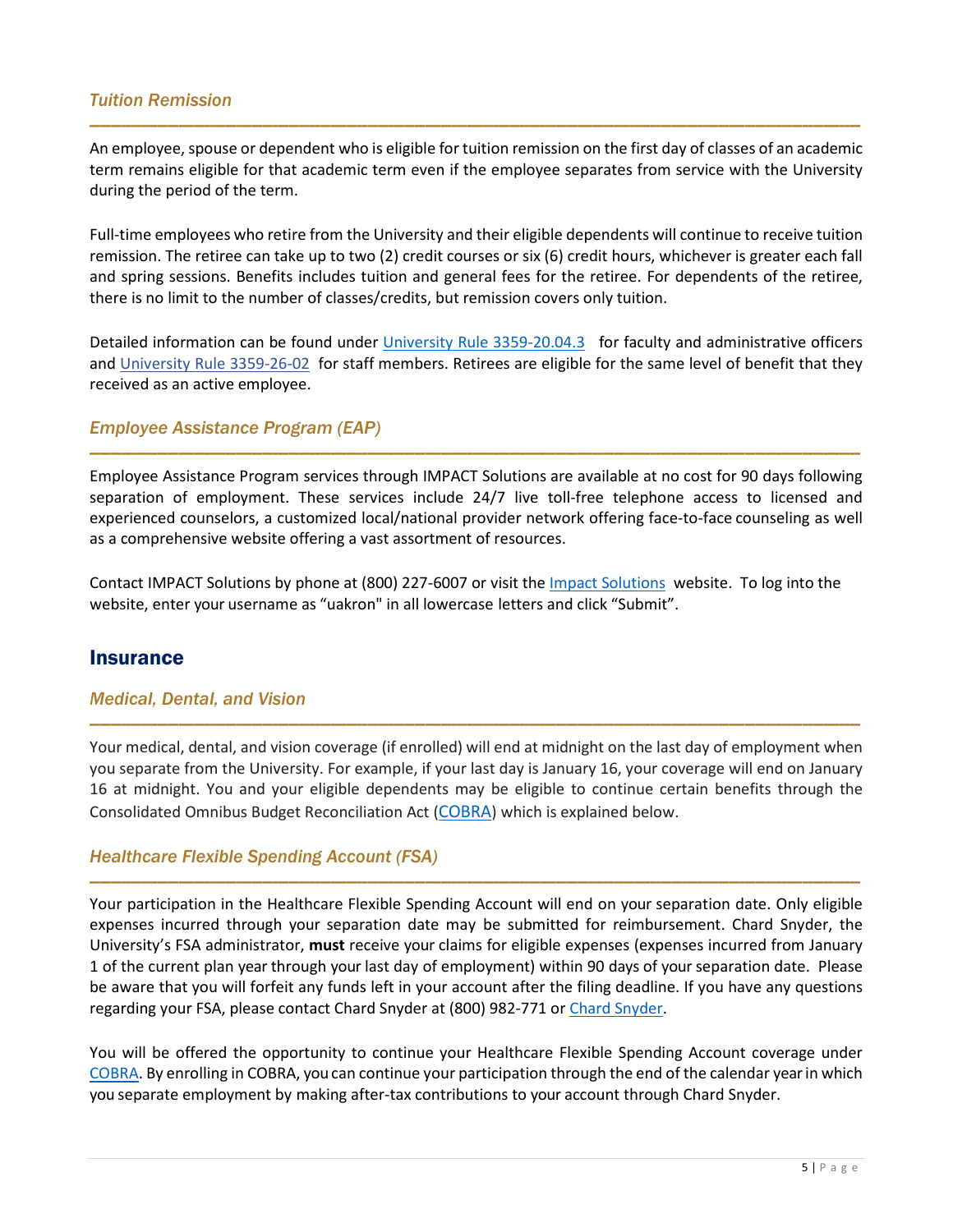#### *Dependent Care Flexible Spending Account (FSA)*

Your participation in the Dependent Care Flexible Spending Account will end on your separation date. Only eligible expenses incurred through your separation date may be submitted for reimbursement. Chard Snyder **must** receive your claims for qualifying dependent care expenses (expenses incurred from January 1 of the current plan year through your last day of employment) within 90 days of your separation date. Please be aware that you will forfeit any funds left in your account after the filing deadline. If you have any questions regarding your FSA, please contact Chard Snyder at (800) 982-7715 or [Chard Snyder.](http://www.chard-snyder.com/)

*---------------------------------------------------------------------------------------------------------------------------------------------------*

#### *COBRA*

If you participate in the University employee medical, dental, and vision plans, you will be offered the opportunity to continue your coverage under [COBRA.](https://www.uakron.edu/hr/benefits/cobra/) The University's COBRA administrator will mail a packet to your home address which provides you with information on your rights, the cost of coverage and an election form. You will then have 60 days from the date on the letter or the date you lose coverage (whichever is later) to elect continuation coverage. You have an additional 45 days from the date of election to make your first payment. [COBRA](https://www.uakron.edu/hr/benefits/cobra/) continuation coverage will be effective the first day following the date your coverage ends. If you have any questions about your COBRA coverage, please contact your assigned [Benefits Administrator.](https://www.uakron.edu/hr/benefits/benefits-personnel.dot)

*---------------------------------------------------------------------------------------------------------------------------------------------------*

*---------------------------------------------------------------------------------------------------------------------------------------------------*

*---------------------------------------------------------------------------------------------------------------------------------------------------*

#### *Short Term Disability*

Your participation will end on your separation date. There is no conversion privilege for this benefit.

#### *Long Term Disability*

Your coverage will end on your separation date. There is no conversion privilege for this benefit.

#### *Group Life Insurance*

Your group life insurance coverage will end on your separation date. The life insurance is portable or convertible. You must make this election with 31 days of your separation date.

*---------------------------------------------------------------------------------------------------------------------------------------------------*

If you choose portable coverage, it will be at the current group rate. Current portability rates and plan information can be found online at [Benefits.](https://www.uakron.edu/hr/benefits/2020/) If you choose to convert your policy to an individual policy with Unum, premiums will be based on your age at the time your new policy is issued.

Please contact [Unum](http://www.unum.com/) at (866) 220-8460 or Unum for more information on porting or converting your insurance.

#### *Supplemental Dependent Life Insurance*

Your dependent life insurance coverage will end on your separation date. If you wish to port your dependent life insurance with Unum, you must make this election within 31 days of your separation date. Current portability rates and plan information can be found at [Benefits.](https://www.uakron.edu/hr/benefits/2022/) Please contact [Unum](http://www.unum.com/) at (866) 220-8460 or Unum for more information on porting your insurance.

*---------------------------------------------------------------------------------------------------------------------------------------------------*